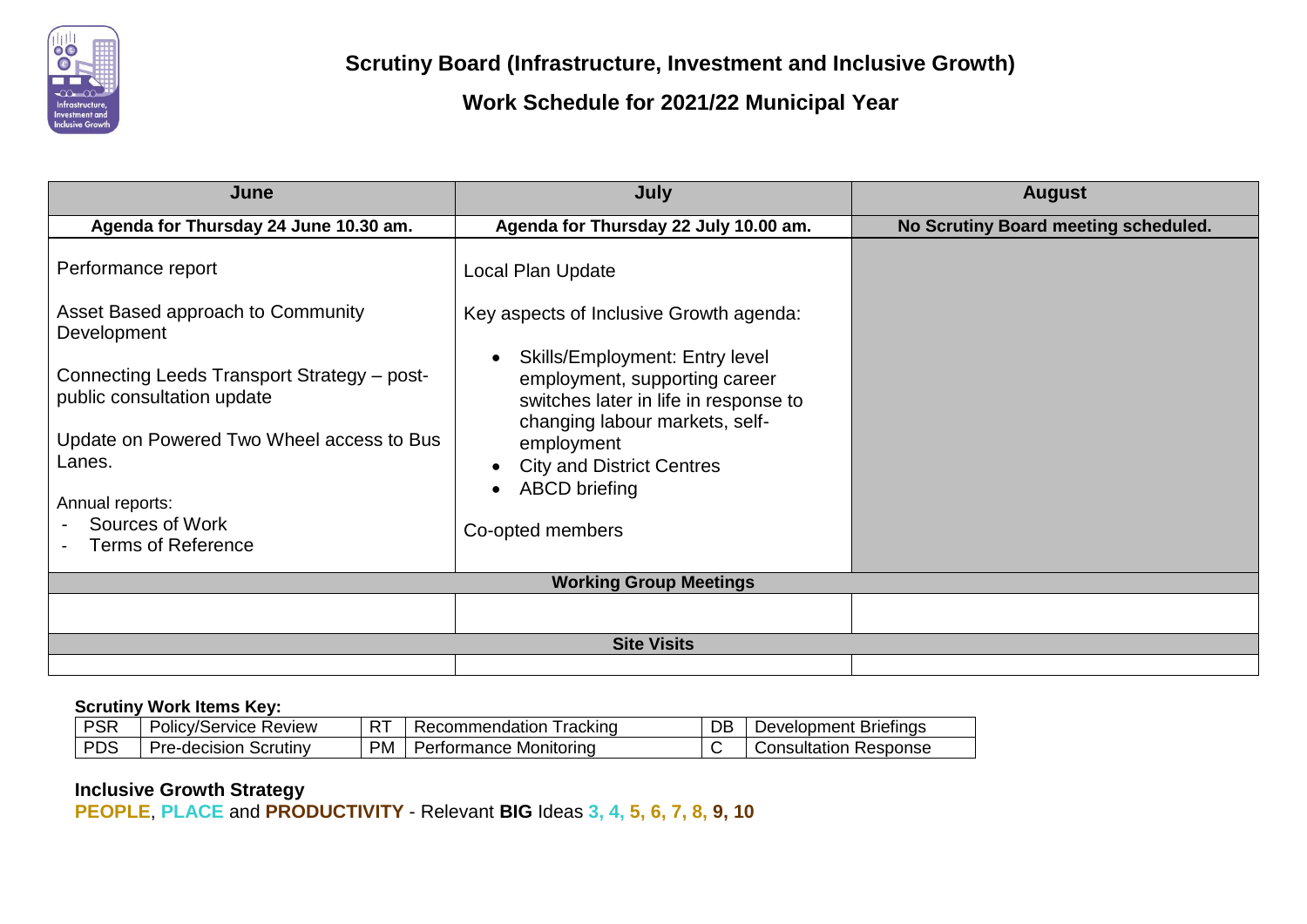

| <b>September</b>                                                                                                                                       | <b>October</b>                                                          | <b>November</b>                          |
|--------------------------------------------------------------------------------------------------------------------------------------------------------|-------------------------------------------------------------------------|------------------------------------------|
| Agenda for Wednesday 29 September 10.30am.                                                                                                             | Agenda for Wednesday 27 October 10.30 am.                               | Agenda for Wednesday 24 November 10.30am |
| Vision Zero Inquiry: Meeting 1<br><b>KSI Figures</b><br>$\bullet$<br>Vision Zero update<br>$\bullet$<br>Camera Partnership Review outcome<br>$\bullet$ | Vision Zero Inquiry: Meeting 2<br><b>Local Campaigners</b><br>$\bullet$ | <b>Advancing Bus Service Provision</b>   |
|                                                                                                                                                        |                                                                         |                                          |
|                                                                                                                                                        |                                                                         |                                          |
|                                                                                                                                                        | <b>Site Visits</b>                                                      |                                          |
|                                                                                                                                                        |                                                                         |                                          |

#### **Scrutiny Work Items Key:**

| <b>PSR</b> | Policy/Service Review    | -- | i rackınd<br>Recommendation | DB | <b>Briefings</b><br>Development ' |
|------------|--------------------------|----|-----------------------------|----|-----------------------------------|
| <b>PDS</b> | Scrutiny<br>Pre-decision | PM | Performance Monitoring      |    | Response<br>Consultation          |

#### **Inclusive Growth Strategy**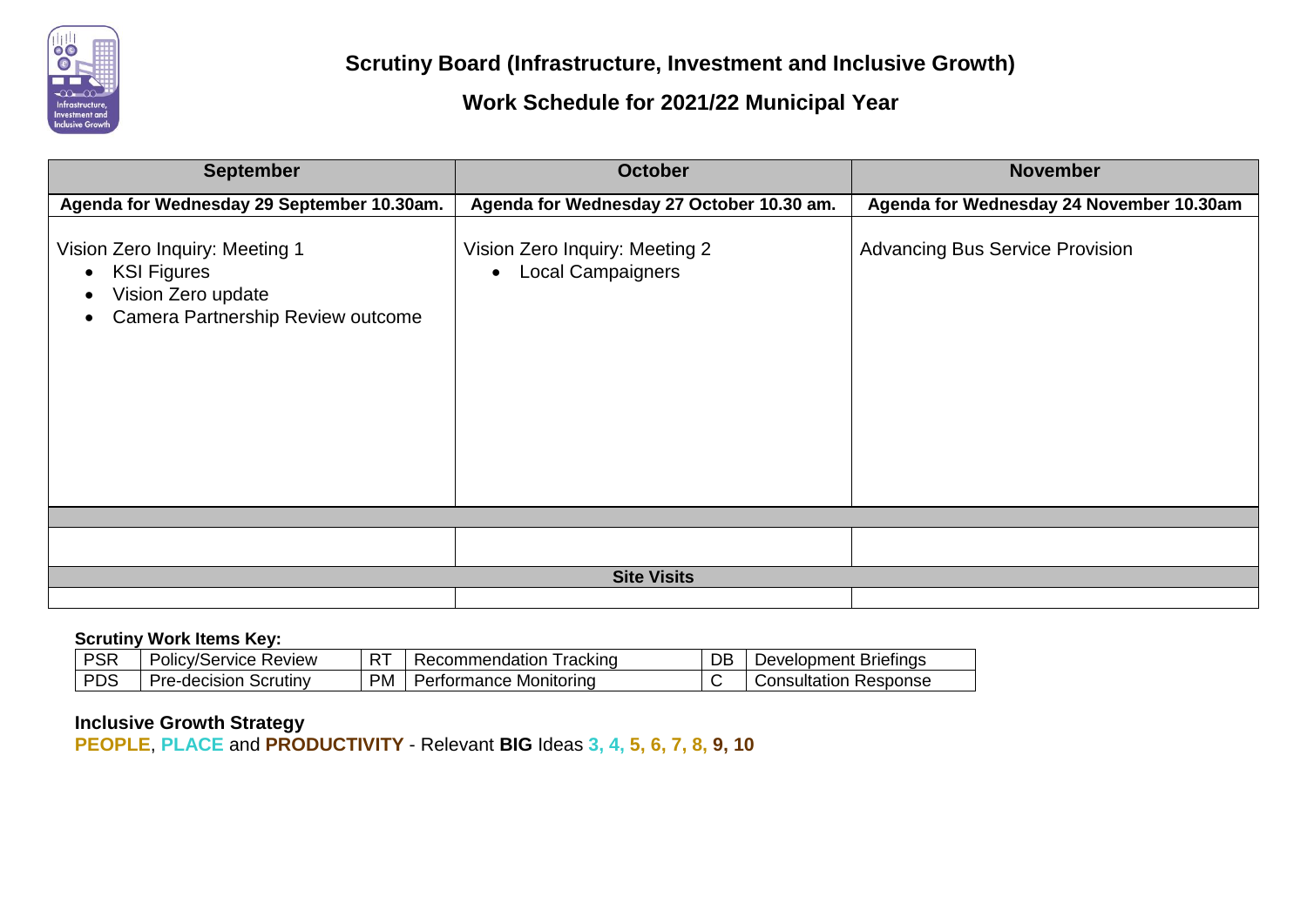

| <b>December</b>              | <b>January</b>                                          | <b>February</b>                            |  |  |
|------------------------------|---------------------------------------------------------|--------------------------------------------|--|--|
| <b>No meetings Scheduled</b> | Agenda for Wednesday 19 January 10.30 am.               | Agenda for Thursday 17 February at 10.30am |  |  |
|                              | <b>Performance Monitoring</b>                           | Inclusive Growth update                    |  |  |
|                              | <b>Financial Health Monitoring</b>                      | <b>Flood Risk Management</b>               |  |  |
|                              | <b>Initial Budget Proposals</b>                         | <b>Housing Mix Update</b>                  |  |  |
|                              | Inclusive Growth: Green Jobs/Economy                    |                                            |  |  |
|                              | Leeds Public Transport Investment<br>Programme - Update |                                            |  |  |
|                              |                                                         |                                            |  |  |
|                              |                                                         |                                            |  |  |
|                              | <b>Working Group Meetings</b>                           |                                            |  |  |
|                              |                                                         |                                            |  |  |
|                              | <b>Site Visits</b>                                      |                                            |  |  |
|                              |                                                         |                                            |  |  |

#### **Scrutiny Work Items Key:**

| <b>PSR</b> | Review<br>olicv/Service | $-$ | racking<br>.<br>COI<br>nengation<br>$\mathcal{L}$ $\mathsf{P}$ | DB | <b>Briefings</b><br>וment<br>Jevelopr |
|------------|-------------------------|-----|----------------------------------------------------------------|----|---------------------------------------|
| <b>PDS</b> | Scrutinv<br>re-decision | ⊃M  | : Monitorina<br>ormance<br>OH                                  |    | Response<br><i>C</i> onsultation      |

### **Inclusive Growth Strategy**